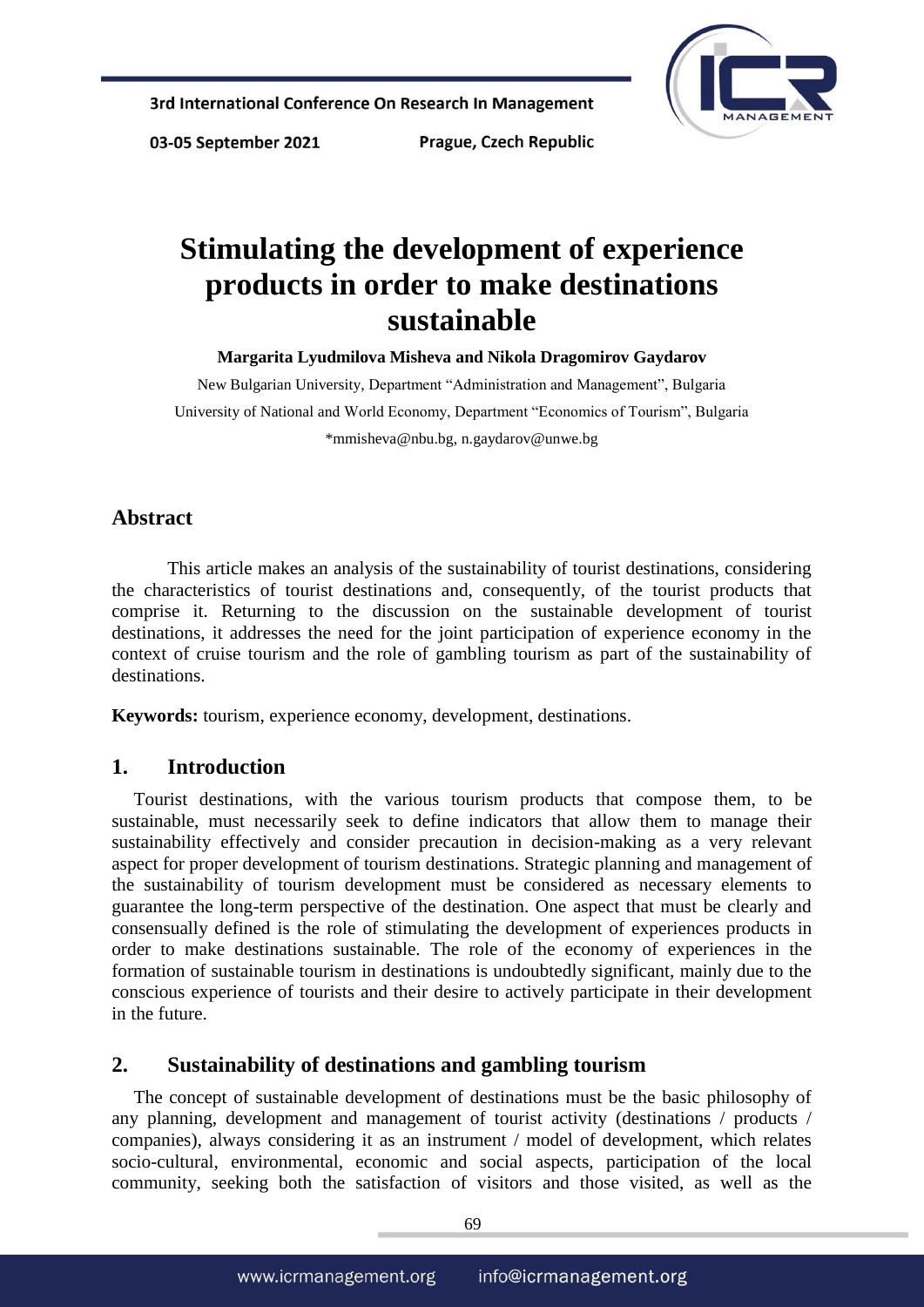

03-05 September 2021

Prague, Czech Republic

conservation of the environment as a way of allowing the continuity of its long-term use. (Manoel J., Gandara G. 2015)

In one way or another, sustainable tourism is defined as an economic development model designed to: improve the quality of life of the local population, that is, of the people who live and work in the tourist destination, provide a higher quality of experience for the visitor, maintain the quality of the environment on which local people and visitors depend, the achievement of higher levels of economic profitability, of the tourist activity for local residents and to ensure that the tourism entrepreneurs obtain benefits, that is, it must be ensured that the sustainable tourism business is profitable, otherwise the entrepreneurs will forget the commitment to sustainability and alter the balance.

We have to emphasize that the theories advocate the practice of what they call sustainable destinations, as opposed to the unsustainable situations already reached. However, most of these studies serve as the basis for tourism developments that are about to start, that is, they are "learning" from mistakes previously made elsewhere. There are still very few cases of seeking to reconvert current unsustainable destinations into sustainable ones (Chirivella, E. 2019). This reconversion is increasingly necessary for these tourist destinations, as well as the search for quality in all its senses and the preservation of the economic bases on which the community relies. Such elements are essential for the transformation of the aforementioned destinations into sustainable ones. It is important that the management of sustainable tourism is local and that there is permanent collaboration between the municipal administration, the private initiative and the local community.

With the aim of facilitating the management of tourism development in a sustainable way, it is important that indicators are established that allow "understanding" the situation in which the tourist destination is located, and in this way, obtain information that allows the decisionmaking of a more conscious way. By highlighting the fundamental reasons for the use of indicators, the World Tourism Organization (2019) highlights that, through indicators, tourism managers will be in a better position to:

1) identify emerging issues, which will allow its prevention or mitigation;

2) identify impacts, which will allow action before they cause problems;

3) support the development of sustainable tourism, identifying limits and opportunities;

4) foster the responsibility of managers, promoting responsible decision-making based on knowledge.

From the long list of possible indicators, which can respond directly to the needs of decision-makers, some key indicators can be highlighted that constitute the basic level of information necessary to manage sustainable tourism in practically any tourist destination. They are: protection of the destination, pressure on the destination, intensity of use, social impact, existence of development control, waste management, existence of a planning process, existence of critical ecosystems, level of tourist satisfaction, level of satisfaction of the local population and contribution of tourism to the local economy. It is also possible to highlight some composite indicators that are largely formed by the specific variables of the destination, such as: the tourist capacity of the destination, the pressure on the destination,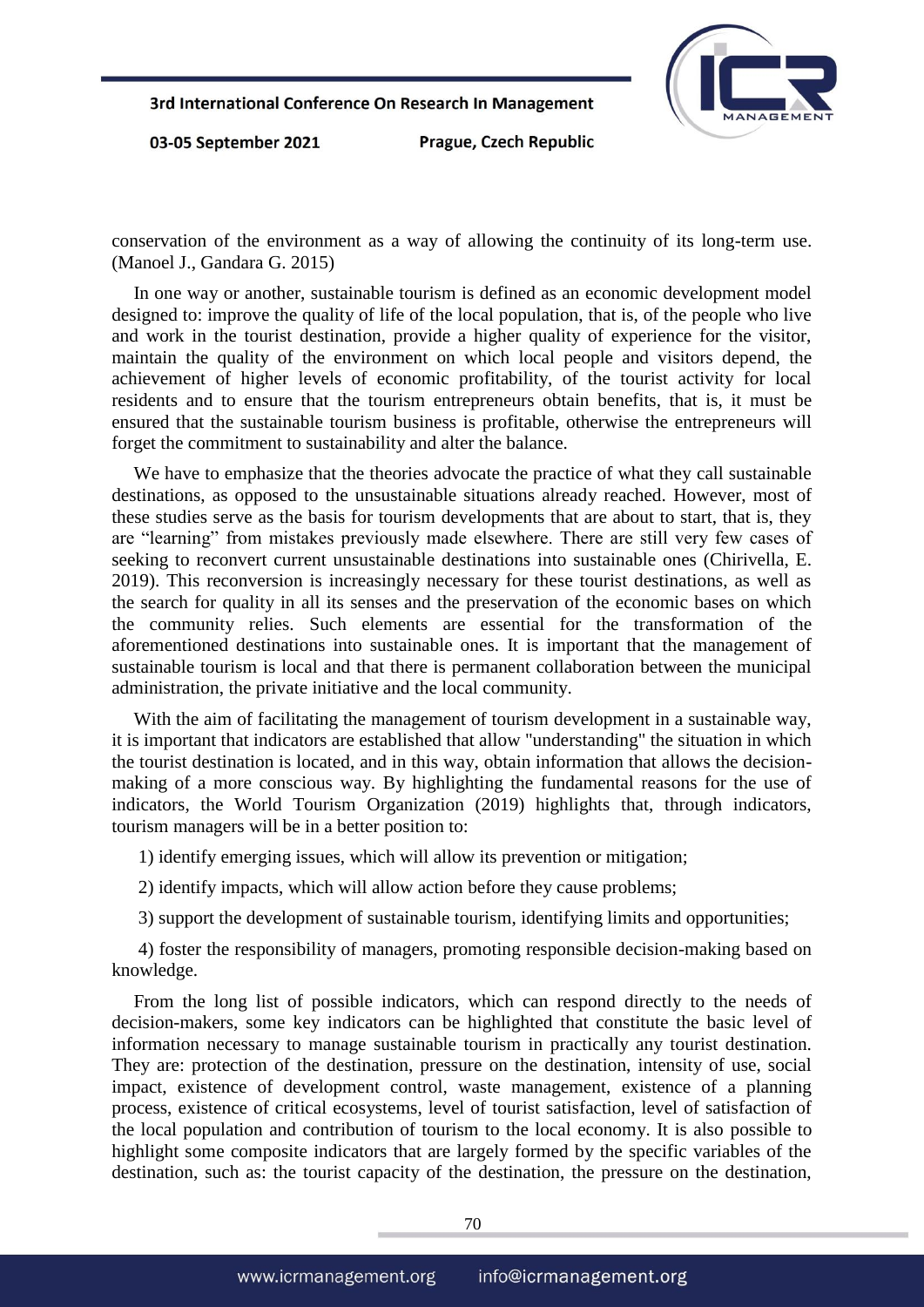

03-05 September 2021

Prague, Czech Republic

and the level of attraction exerted by the destination. For specific types of destinations, such as coastal areas, mountainous regions, natural parks, unique ecological sites, urban environments, cultural sites (heritage), cultural sites (traditional communities) and small islands, they must use some specific indicators. It is essential that there are alarm indicators, that pressures and aggressions are evaluated, that the state of the natural resource base (product) is evaluated and the quantification of its demand, that the impacts and their consequences are evaluated, that they are evaluated management activities and efforts and their impact. It is equally important to establish and implement standards and to compare the results with those of other destinations. In relation to urban destinations, the main indicators are those related to the lack of security, dirt, congestion, degradation, threats to health (air, noise and water pollution) and the determination of tourist capacity (OMT, 2016).

Gambling tourism is the main reason for the sustainability of the tourist destination due to the large tourist flow of foreign tourists and their solvent balance. Data on the global gambling industry show that revenues continue to fall. For 2018, it is estimated at 449.3\$ billion, which on an annual basis the road is about 4.1% since 2014. It is expected that in 2022 it will reach 565.4\$ billion. (https://www.economic.bg/bg/a/view/igralnata-industriyaprodalzhava-da-raste-114325)

The gambling industry is a concept that encompasses all enterprises, services and organizations that promote or offer gambling as a commercial activity. In addition to casinos, gambling sites and bookmakers, the industry also includes travel services, advertising and marketing companies, regulatory and legislative activities, which are actively involved in providing games to the public (Гайдаров, 2018).

Respectively, the product of the gambling tourism includes, in addition to the specialized activities offered in the casinos and gaming premises in the respective sites, it could also include products offered by accommodation establishments with similar premises and offering activities as per the different types, games and activities related to tourist services.

The gambling business solves a number of economic and social issues, the geography of gambling depends on the specific development of the economy, its current tasks, managerial and religious paradigm and stimulating the development experiences products. A number of authors address the topic of the economic and social impact of gambling, as well as the factors to be taken into account when analyzing this impact.

Based on a study conducted in 2012 from the "American Gaming Association", significant revenues are found as a result of the development of this type of tourism in some states in the United States. The development of this type of tourism can be considered as a reason for the high level of sustainability of tourist destinations.

However, the actual degree of localized economic impact must be regulated by calculating the share of economic effects that arise. Depending on various factors, both direct and secondary impacts may or may not lead to economic effects of the respective economic region or location. For example, it matters whether the suppliers with whom the hotel that offers casino products works are local or non-local companies. It is also important that the workers who are employed in the respective site, whether they have a permanent residence in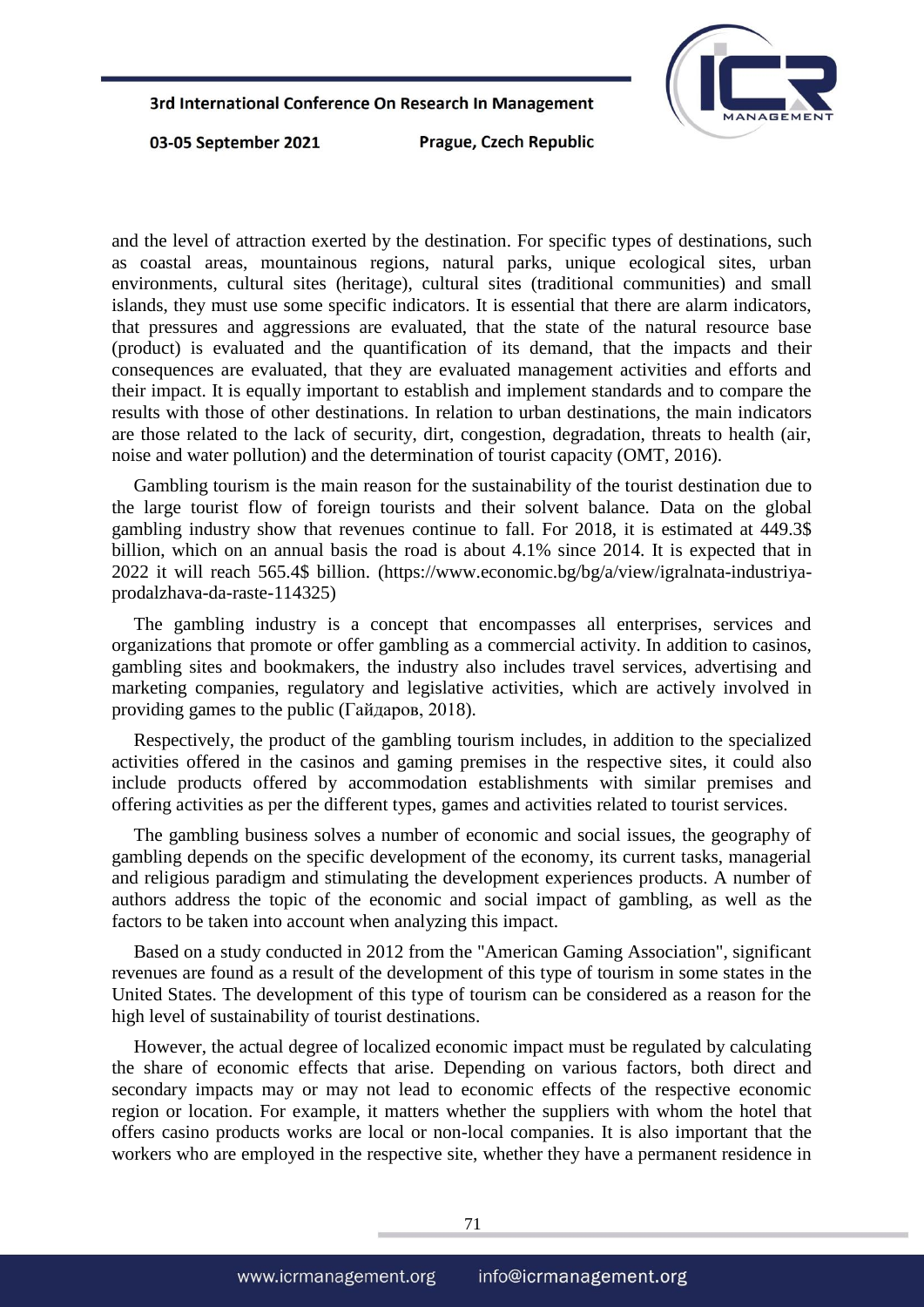

03-05 September 2021

Prague, Czech Republic

the respective area and spend the funds received from their work in it or not, from the point of view of assessing whether there is "Leakage" of income from a tourist area or not.

Another factor that is analyzed in this study concerns the relationship between the effects of casino facilities and other types of business in the local economy, such as the creation of a hotel offering casino products with the presence of a restaurant in it, can lead to a loss of the business of the existing restaurants in the location. Also, locals can spend part of their income on such sites that would otherwise be spent for other purposes. Assuming that consumers tend to have a relatively fixed budget in terms of their time and financial resources, it logically follows that there may be a shift from other leisure activities to the relevant gambling tourism experiences. According to some authors, the transformation of the cost of tourism activities in the community is not insignificant, but is compensated to some extent by the total return in the tourist area, in terms of local taxes and fees from all market participants in the location. (Rose, W. 2013)

According to the study by the "American Gaming Association", certain factors can be identified that affect the economy as a result of the activities of the casino industry. The first factor they associate with casino sites located either in a specific tourist location or in a particular hotel complex, which is why they are respectively an attraction for foreign tourists who generate income for the tourist area as a result of consumption of tourist products on a specialized gambling product.

We can also identify two other factors, one related to the ability of casino establishments / hotels to hire labor from the area concerned and another factor related to the opportunities for ancillary activities that are created in the tourist area, which are directly or indirectly related to tourism.

Other ancillary facilities and supporting industries can be set up in the tourist area. If the casino site is not sufficiently developed and vice versa, if the hotel is very large, it will reduce the growth of other businesses in the area, related to catering, shopping and more.

Casinos can produce significant economic effects in the communities and regions in which they are located, although the effects vary widely. The magnitude of the local or regional impact depends most on how many visitors to the casino are attracted from places outside the area, thus reducing the displacement of existing economic activity, and the number of jobs it generates within the area, which in turn leads to an increase in the multiplier effect of the casino.

Here is the place to note that the specialized products related to the casino sites find a place in the regional development of tourism. According to the existing ordinance for tourist zoning and the main types of tourism and complementary ones, it is necessary to seek the combination of casino products with other types of tourist products so that tour operators can prepare the most competitive and sought-after tourist packages.

Economic effects of the activity of the casino industry for the tourist destinations can be mainly expressed through the creation of jobs, both in the destination and in the specific tourist sites and respectively the tax revenues for the local economy. Last but not least, the differentiation of the offered tourist product in the specific tourist site and respectively the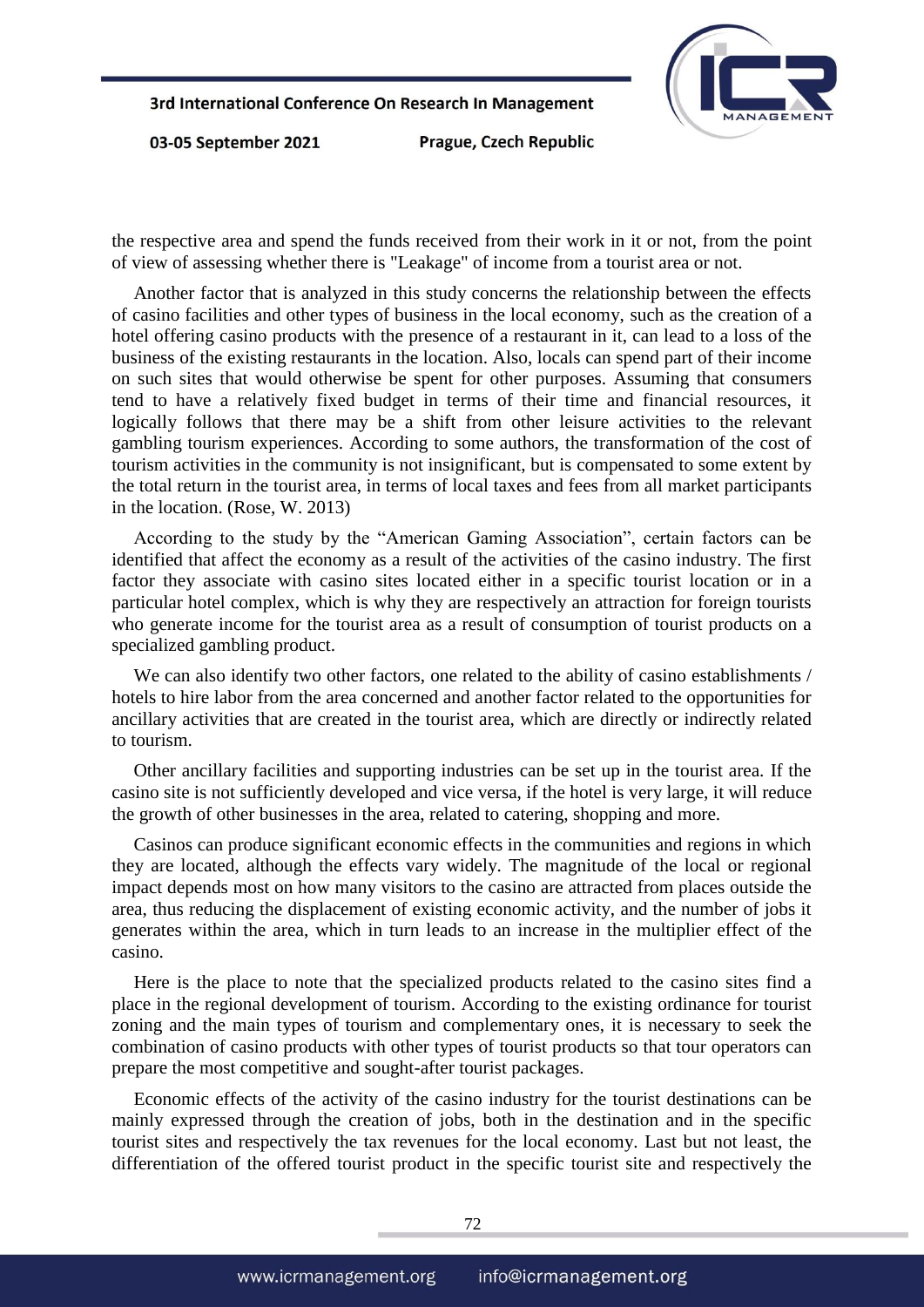

03-05 September 2021

Prague, Czech Republic

packaging of tour operator programs in order to satisfy more consumer motives for sustainability and construction of year-round tourist destinations.

Gambling tourism is a combination of the travel and games sectors. Casino resort hotels play a major role in gambling tourism, attracting visitors to relax for an experience that includes gambling, entertainment and more. Gambling tourism also includes players who visit another place to gamble because they are restricted from playing in their national state or seeking diversification and change.

#### **3. Experience economy in the context of cruise tourism**

The development of the modern world is proceeding at a very fast pace, which affects not only technological progress, the rapid growth of innovation, but also such areas as economics, sociology, marketing, tourism industry, etc. In the conditions of the modern market tendencies the economy of the products and services has been moved into the background. Leading positions were taken by the experience economy, in which products and services are not sold in order to satisfy the customer's needs, but products and services are offered with the help of the emotions that arise when interacting with these products and services. Today, the consumer pays virtually no attention to functional characteristics, convenience, or quality as a material expression. In the first place it is not even the recognition of the brand, but those feelings and impressions that can be experienced when consuming the product or service. A new type of user has emerged, which is characterized by high requirements for comfort, level of service, individual attitude, orientation to an active lifestyle, constant striving to experience new emotions and impressions and more. (Малафий, А., Фатуева, А. & Промыслова, К., 2019).

Experience economics is an approach to the production and supply of products and services, based not on the satisfaction of specific needs, but on the creation of positive impressions, both from the production and supply itself, and from the consumption of products and services, as well as from subsequent sensations. This statement is fully valid for the field of tourism, which is based on the experiences and perceptions of tourists. The economics of experience is not a new industry or production, it is a paradigm shift in the relationship between seller and consumer. Today, offering any product or service is inherently an experience. It is obvious that the emergence of the economy of experiences is associated with changes in the nature and level of needs. (Новичков, 2013). The economy of experiences is aimed at creating positive memories of the product or service in customers, complementing the economic category: raw material - product - service - impression. The economy of experiences is becoming a priority for a number of tourism organizations, including for tourist destinations and regions.

The economy of experiences is practically the work of the digital generation - young and active people who prefer to spend their money on an experience that they can share on social media, rather than just for a night or an "all inclusive" package. This in turn leads to new challenges for tourist destinations. If before their focus was the differentiation and uniqueness of their products or services, then - the provision of value-added services to already established products, today tourist destinations have begun to focus on creating unforgettable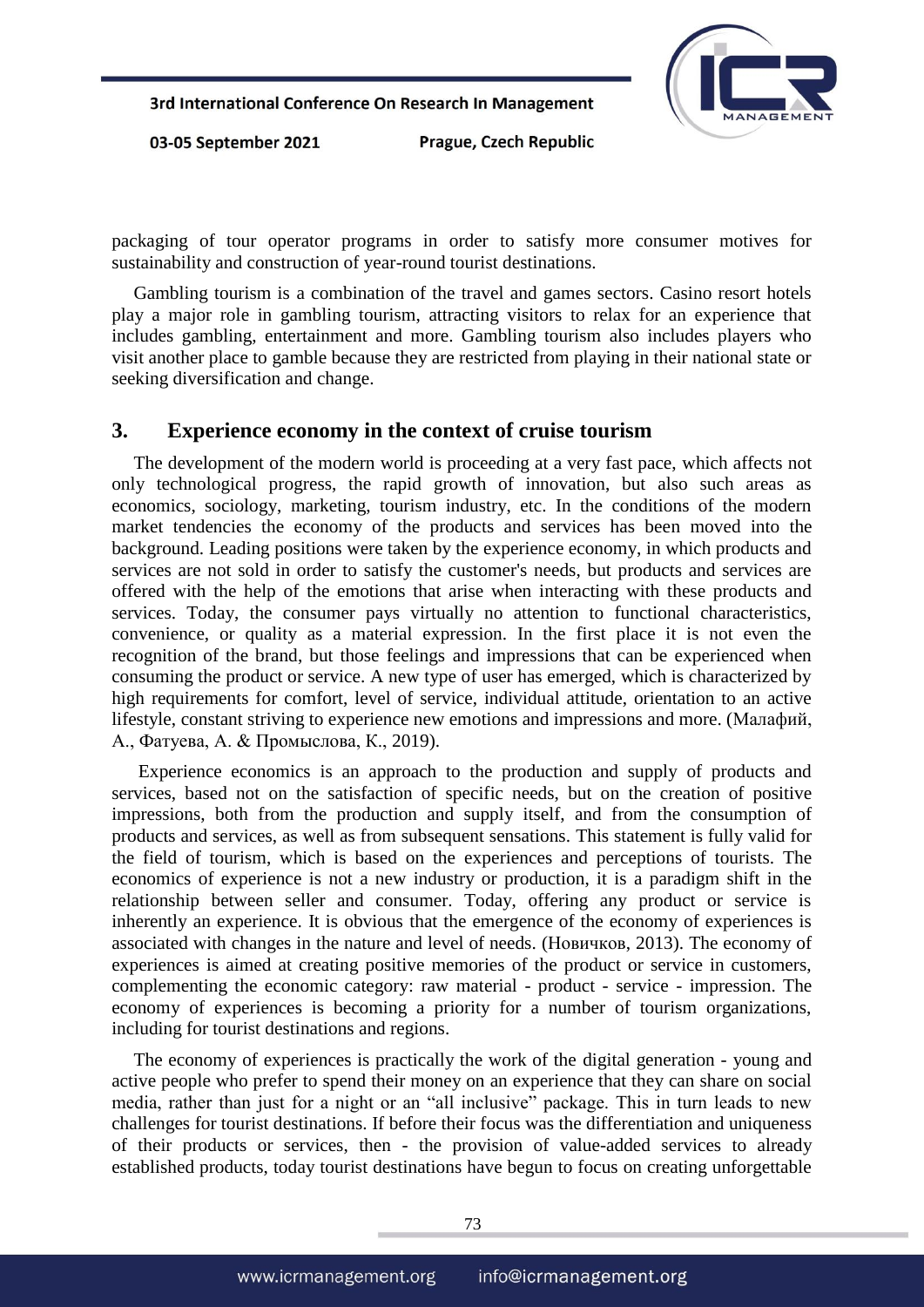

03-05 September 2021

Prague, Czech Republic

experiences throughout the stay of the consumer. It is the application of this approach that has contributed to the sustainable positioning of some destinations worldwide, such as Singapore, Portugal, Slovenia and Croatia. The last three destinations also fall into the Best of Europe category, part of the "Top 100 Sustainable Destinations" competition, which is being organized for the sixth time to show the stories of sustainable tourism and good practices in local and regional destinations as inspiring examples of hotels. tour operators and travelers. The competition is organized by ITB, Travelife and Green Destinations. By publishing an annual list and sharing good practices for destination management and success stories, the initiators aim to disseminate initiatives that make tourist destinations more sustainable, responsible and more attractive in terms of the experience of the visitors. Participation is open to cities, islands and protected areas where there are qualified individuals, teams or organizations responsible for the management of sustainable tourism. Recently scholars have turned their attention to sustainable experiences as a means of obtaining competitive advantages while enhancing destination sustainability and experience value demonstrate the importance of tourist experiences related to sustainability issues and suggest that in the long run, environmental awareness may lead to changes in tourists'travel intentions. Liu et al. (2016) focus on the relationship between sustainable experiences and satisfaction in natural resource conservation zones. They find that if tourists feel a sense of "novelty" about a tourist destination, it can increase their sustainability experience and further enhance willingness and satisfaction towards sustainable tourism. Lu et al. (2017) found that feeling "awesome" is an important emotional experience in sustainable tourism within a mountain destination. Poudel and Nyaupane (2013) found that positive changes in attitude and behaviour indicated that environmental interpretation (e.g. by a tour guide) can serve as an effective tool to minimize environmental and socio-cultural impacts. However, it is of note that despite the increase in interest and publications on this issue, the concept of sustainable experiences remains vaguely defined and empirically operationalized.

Therefore, it is important for destinations to identify their uniqueness, which is considered to be a key factor for tourists' travel decision making. In addition, Pine and Gilmore (1999) argued that the growing competition among experience providers will lead them to develop their offerings to a new stage of economic value creation-transformations, allowing the participants to develop their own narratives and draw upon their own imaginative potential, rather than providing ready-made storylines for them. In the transformation economy, the consumer not only experiences, but is also changed by the experience. The desire for experience, or "experience hunger" that characterizes modern society has always been a major driver of tourism, especially for the postmodern tourists.

Researchers such as Richards and Wilson (2006) proposed the idea of developing creativity in tourist experiences as a solution to avoid serial reproduction of indistinctive destinations. Here, creative cultural capital could be seen as the software to create a distinctive place image or experience for tourism product development. However, it is also vital to look at the hardware-physical characteristics of destinations such as architecture. The architectural environment of a city tells its distinctive characteristics. Tourists' interactions and experience with the physical features of destinations provide the opportunity to construct their own narratives about themselves.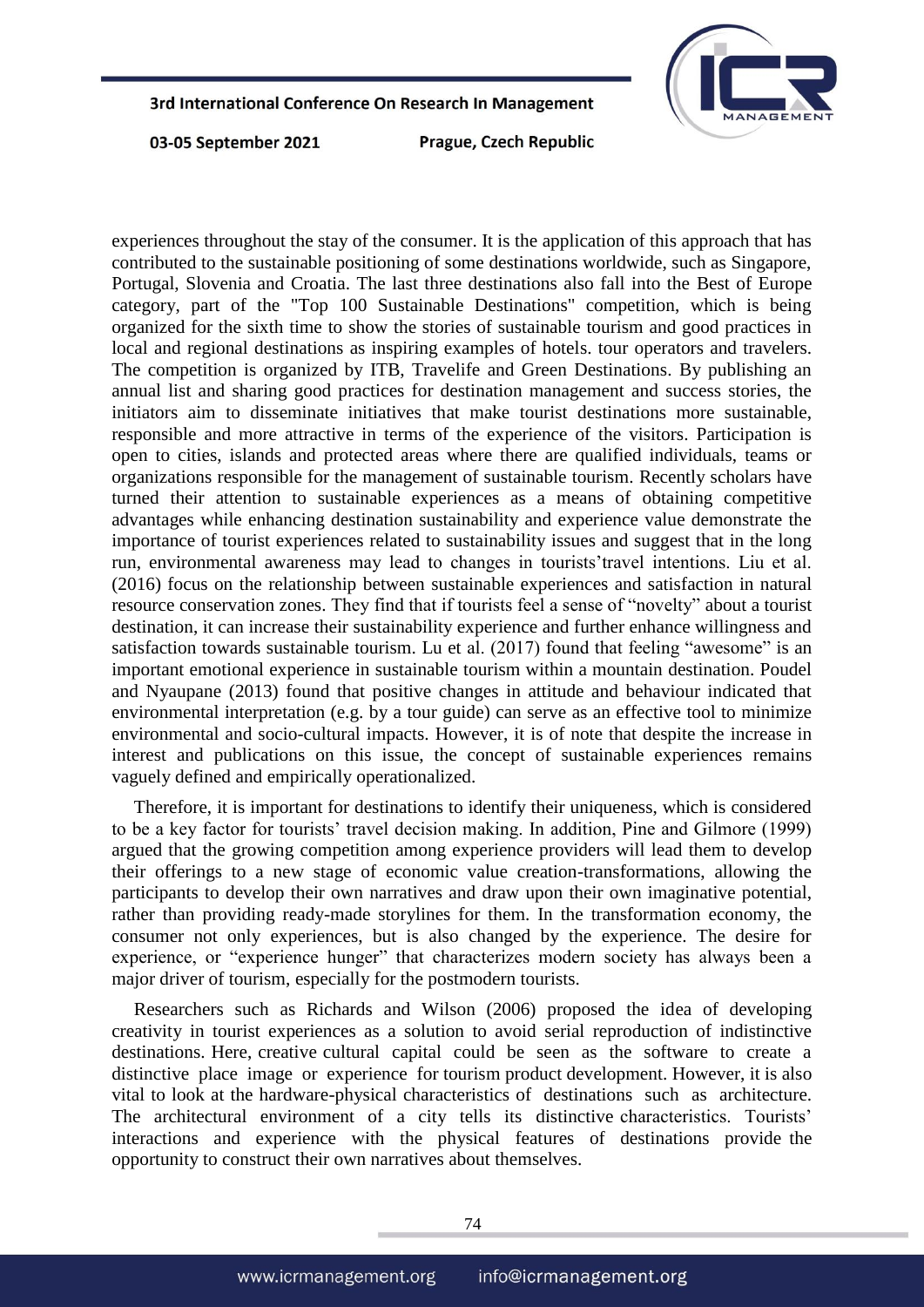

03-05 September 2021

Prague, Czech Republic

The modern tourist market is affected by new trends, reflecting the changes taking place in the economy and socio-cultural sphere. The economics of experience is being studied and analyzed by a number of researchers as a new stage in economic development, in which, along with products and services, an "offering of experience" appears on the market, interest in which will inevitably increase. All areas of experience that are distinguished by B. Joseph Pine II & James H. Gilmore (2013) - entertainment, education, "escape from reality", aesthetics3 - can be used in tourism and in particular, in the promotion of such products for sustainability of destinations. In the first place, this is related to the development of specialized types of tourism, attracting travelers with the uniqueness of their proposals (Тимофеева, Стрельникова & Вагапова, 2019).

Such an opportunity is offered by the development of the cruise industry. Cruise tourism is one of the fastest growing specialized types of tourism in recent years. The main reason for this is related to the innovative ideas that cruise companies introduce when offering it through various quantitative and qualitative characteristics (Мишева et al., 2017). The so-called "floating" cities have different amenities and a variety of services, many attractions and the advantage of sightseeing, which makes millions of people around the world choose this format for vacation. But positive aspects open up not only for the countless tourists, but also for the regions and destinations that choose to develop cruise tourism. Most often, the advantages are related to increasing revenues, providing jobs, promoting less recognizable destinations in the interior of tourist areas. One of the most important meanings of cruise tourism is that in parallel with its development it supports the development of other specialized types of tourism, including religious/pilgrimage, cultural, culinary and others.

The cruise industry is one of the most innovative in the field of tourism and this applies not only to mobile technology, but also to the construction of the ships themselves, the entertainment offered to tourists and the experiences on board. Very often cruise liners are presented as the most luxurious, modern and innovative examples in the development of the tourism business. The so-called "floating cities" offer all the amenities and entertainment that tourists would find in luxury hotels and restaurants on the coast. Cruise companies have successfully used this formula in practice to build relationships with consumers, turning the cruise liner into a producer of experiences and a tool for gaining tourist experience in any form (Безрукова, 2018). The services of modern cruise ships are designed to create an "indelible" first impression in order to resemble new users and increase the level of loyalty of regular users. We can say that the flight with a rope from one side of the deck to the other, free sailing in a wind tunnel, glass capsule with 360 ° view, ice and bionic bar, virtual reality and karting tracks, shows and many other services are the main emotional component of the service, which turns the thinking of the passenger. Encounters with celebrities on selfimprovement ships are part of the cruise product offered on thematic cruises, in which the user is provided with a range of communication services at the lingo level, which in itself leads to the experience of strong feelings and emotions. For example, the thoughtful traveler seeks to communicate with the nature and culture of a destination. It is expedition and adventure cruises that are gaining more and more popularity among wealthy users of cruise products.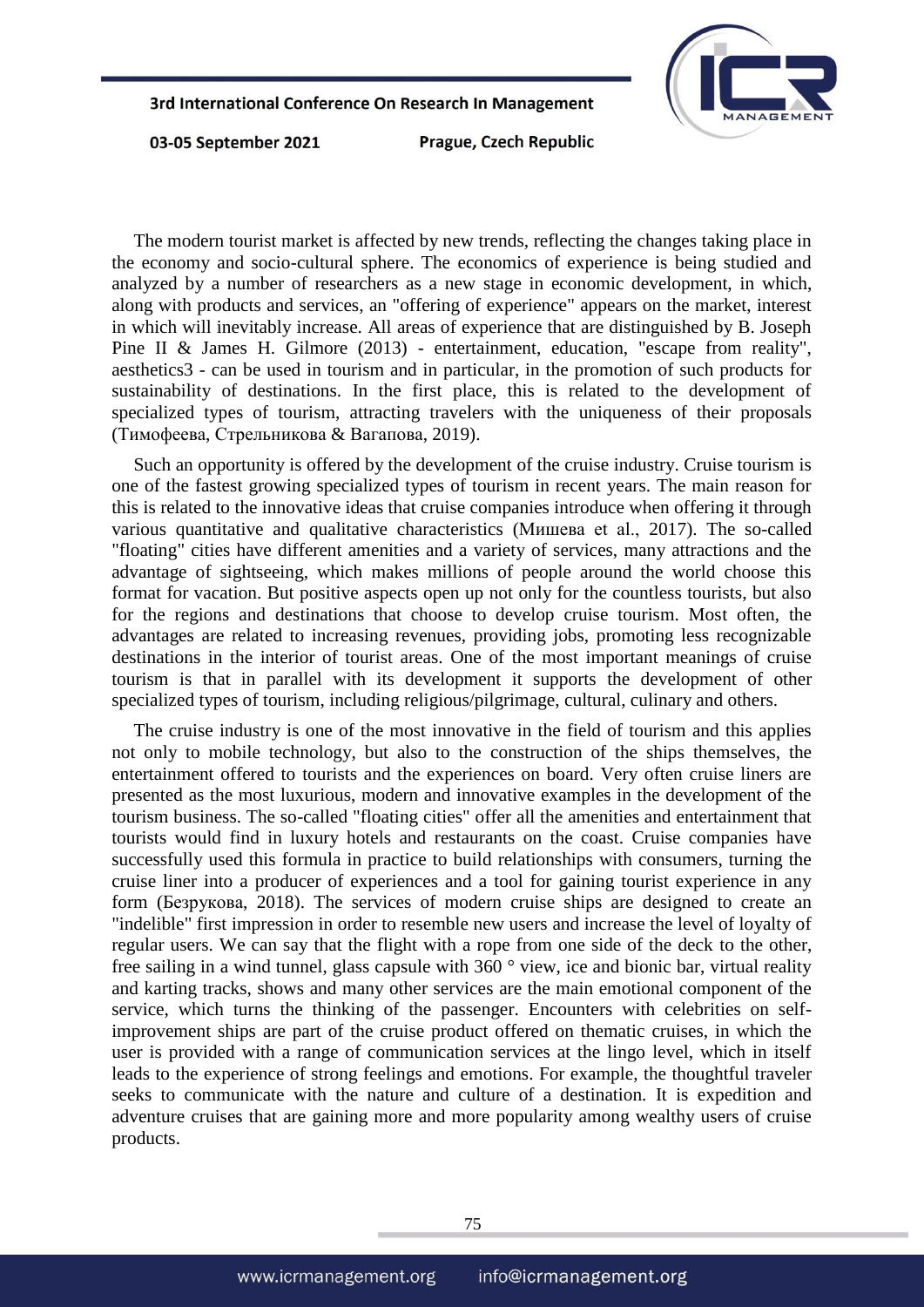

03-05 September 2021

Prague, Czech Republic

As a distinctive feature of cruise tourism we can point out its direct impact on the development of coastal areas and port centers. In the framework of the EU Blue Growth Strategy (Blue Growth is the EU's Integrated Maritime Policy's contribution to achieving the objectives of the Europe 2020 strategy for smart, sustainable and inclusive growth), the coastal and maritime tourism sector has been identified as an area. with particular potential to help build a smart, sustainable and inclusive Europe.

The economic benefits of cruise tourism for each destination arise from three main sources (Маринов, В., Асенова, М. and Николова, В., 2014):

Expenditures incurred by land-based travelers, which are concentrated in shore excursions and retail purchases of clothing, jewelry, etc.;

Expenditures incurred by onshore crew members, which are concentrated in food and beverage purchases, local transport, clothing retail, electronics, etc.;

• Costs incurred by cruise lines for deliveries, such as food and beverages, port services, such as navigation and utilities, port dues, which include quay and port dues, etc.

The cruise market in Bulgaria has potential if the demand for cruises on the Black Sea coast increases. In this case, Bulgaria has the opportunity to become an important cruise destination, although this will always depend on the development of other cruise terminals on the Black Sea coast. For example, in 2014, the port of Varna welcomed 36 ships due to the crisis in Ukraine and the failures of Odessa, Yalta and the ports of the Crimean peninsula. The courses were redirected to Varna, Burgas and Nessebar. Since 2015, however, the two main ports - Varna and Bourgas - are not part of the cruise routes. Sustainable interest can be expected, however, if historical routes along the coast and inland are included. In recent years, the area around the passenger terminal in Varna has been renovated, and the vision has been completely changed. Although the lack of cruise ships does not bring major financial losses to ports, it is a very serious problem for tourist sites and business in general, which directly affects the sustainable development of the destination.

Of interest is the study of the dependence of tourist impressions and experiences on the image of the destination. As the competition in the tourist market increases, it becomes clear that the competitiveness of the destination depends on whether it can cause unforgettable tourist impressions for its visitors. (Александрова, 2019). Cruise activity may provide destinations an additional benefit of establishing longerterm customer relationships, as thousands of people may return as independent land tourists. Customers may also recommend the destination to relatives and friends. This argument is generally used by policy makers to give incentives to the cruise lines to be a port of call on their cruise routes (Jugović, A. 2020). However, attracting cruise passengers to return to a destination is not an easy task, for example: cruisers stay in the destination for just a few hours (six on average); cruisers are, in general, repeat cruise travelers; the cruise experience consistently exceeds expectations on a wide range of important vacation attributes, and, as pointed out in FCCA (2011), cruise products deliver unparalleled customer satisfaction.

Income and satisfaction can be improved by increasing the number of passengers using organized excursion services, making them more interesting and attractive, making the offer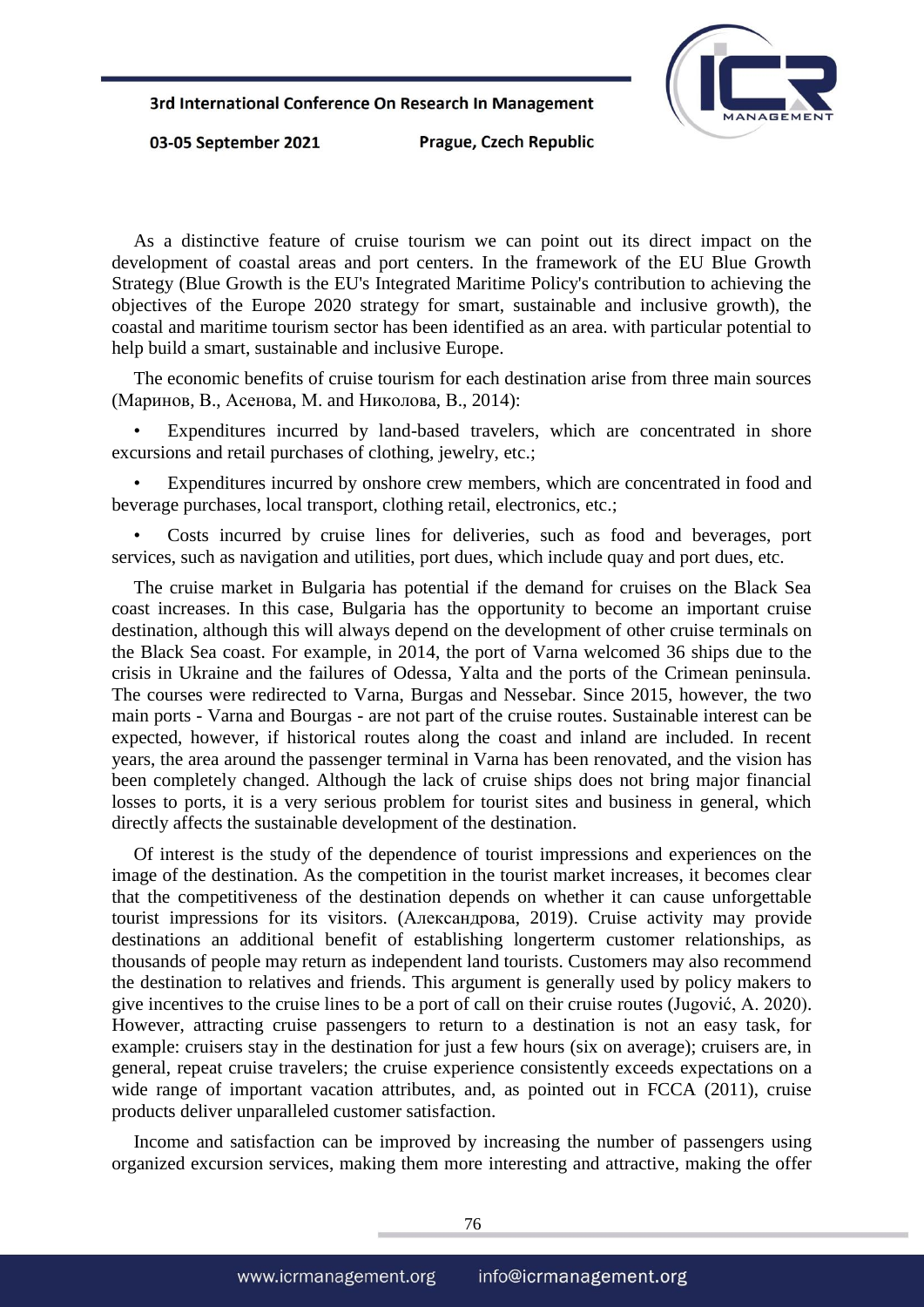

03-05 September 2021

Prague, Czech Republic

of domestic products more accessible, improving the port infrastructure, marking the local sights more comprehensively, and attracting tourists within the limited time available. The implementation of these guidelines will improve the overall offerings of the destination, and therefore will have a greater positive impact on the economy, on the local community, and attract more cruise ships. To implement an even greater level of monitoring of cruise tourists' requests for future research, it is suggested that an extended survey be conducted to ask what travelers expect from a particular destination, and what would make them return or recommend the destination.

#### **4. Conclusion**

As has been identified, the indicators provide us with information that makes it possible to make decisions seeking the sustainability of the tourist destination. By identifying the experience economy, gambling tourism and emerging issues of the tourist destination, it will be possible to develop the tourism activity within the principles of sustainability. It is important to bear in mind that, for an adequate development of tourism activity, both its impacts on the environment and the effects of environmental alterations on tourism must be understood, since, only by understanding this permanent relationship, one you can act with the objective that such a relationship is positive.

Before being a tourist destination, localities must exist for their local population, since this is the only way for a tourist destination to develop in a sustainable way. Only if the locality is adequately prepared economically, environmentally and socioculturally for tourism development, can the positive impacts be maximized and the negative ones minimized.

We can note that, by their nature, the economics of experiences and the specialized products it creates have a direct impact on the development of destinations and, above all, on their sustainability. stimulating the production and supply of podium products contributes to the development of destinations in conditions of high competition and the need to protect tourist resources.

#### **References**

Гайдаров, Н., (2018). Икономиката на изживяванията и хазартния туризъм, Авангард Прима, София, 83-86.

Александрова, А. Ю., (2019). Впечатления туриста как результат взаимодействия с инокультурной средой. *Сервис в России и за рубежом,* 13 (3 (85)), 6-23.

Безрукова Н.Л. (2018). Восприятие и опыт в аспекте потребления круизной услуги. *Вестник РМАТ*, (3), 117-124.

Малафий, А. С., Фатуева, А. А. и Промыслова, К. С. (2019). "Туризм впечатлений: ресурсы и перспективы развития в Тульской области." *Современные проблемы сервиса и туризма,* 13 (2), с. 101-111.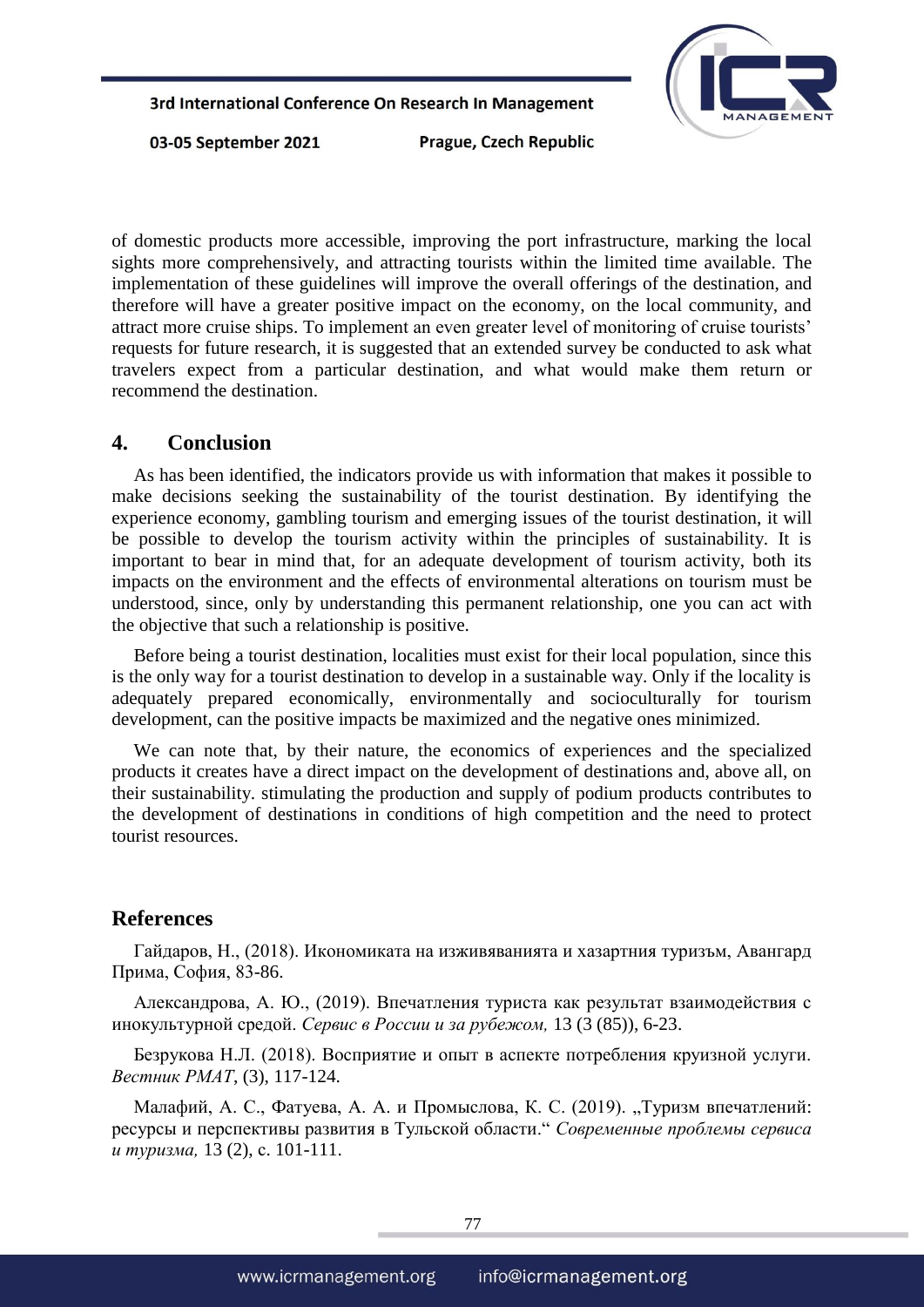

03-05 September 2021

Prague, Czech Republic

Маринов, В., Асенова, М., Николова, В., Круизният туризъм в българския участък на река Дунав, Софийски университет "Св. Кл. Охридски", pp. 45-46

Мишева, М., Емилова, И., Михайлов, М., Алексиева, С., Караилиева, М., (2017). *Специализирани видове туризъм*. НБУ, София

Новичков, Н. В. (2013). О некоторых аспектах развития туризма как части креативной экономики и экономики впечатлений. *Сервис в России и за рубежом*, (8), 113-121.

Тимофеева Л., С., Стрельникова, А. А. и Вагапова, Ф. Г. (2019). Экономика впечатлений как фактор развития ювелирного туризма. *Современные проблемы сервиса и туризма*, 13 (2), с.79-91.

Breiby, M. A., Duedahl, E., Øian, H., & Ericsson, B. (2020) Exploring sustainable experiences in tourism, *Scandinavian Journal of Hospitality and Tourism*, 20:4, 335-351, DOI: [10.1080/15022250.2020.1748706](https://doi.org/10.1080/15022250.2020.1748706)

Brida, J., Pulina, M., Riaño, E., & Zapata-Aguirre, S. (2012). Cruise visitors' intention to return as land tourists and to recommend a visited destination. Anatolia: An International Journal of Tourism & Hospitality Research, 23(3), 395–412. <https://doi.org/10.1080/13032917.2012.712873>

Chirivella, E. (2019) *Sustainability of the tourist product*

Jugović, A. (2020). Perspectives of cruise tourism in the City of Rijeka. *Scientific Journal of Maritime Research*, *34*(2), 252–260.<https://doi.org/10.31217/p.34.2.6>

Liu, C. H., Horng, J. S., Chou, S. F., Chen, Y. C., Lin, Y. C., & Zhu, Y. Q. (2016). An empirical examination of the form of relationship between sustainable tourism experiences and satisfaction. *Asia Pacific Journal of Tourism Research*, 21(7), 717–740. <https://doi.org/10.1080/10941665.2015.106819>

Lu, D., Liu, Y., Lai, I., & Yang, L. (2017). Awe: An important emotional experience in sustainable tourism. *Sustainability*, 9(12), 2189.<https://doi.org/103390/su9122189>

Manoel, J., Gandara, G. (2015). *La sostenibilidad de los destinos turisticos urbanos*

Pine II, B. & Gilmore, J. (2013). *The experience economy: past, present and future*. U.K.: Edward Elgar Publishing, pp 21-44.

Poudel, S., & Nyaupane, G. P. (2013). The role of interpretative tour guiding in sustainable destination management: A comparison between guided and nonguided tourists. *Journal of Travel Research,* 52(5), 659–672.<https://doi.org/10.1177/0047287513478496>

Richards, G., and Wilson, J. (2006). Developing Creativity in Tourist Experiences: A Solution to the Serial Reproduction of Culture? *Tourism Management, 27*: 1209-1223.

Rose, W. (2013) *Cost transformation*, Miami press, p. 2-3

Ye, H., & Tussyadiah, Iis P. (2016). Tourists' Transformation Experience: From Destination Architecture to Identity Formation. *Travel and Tourism Research Association:*